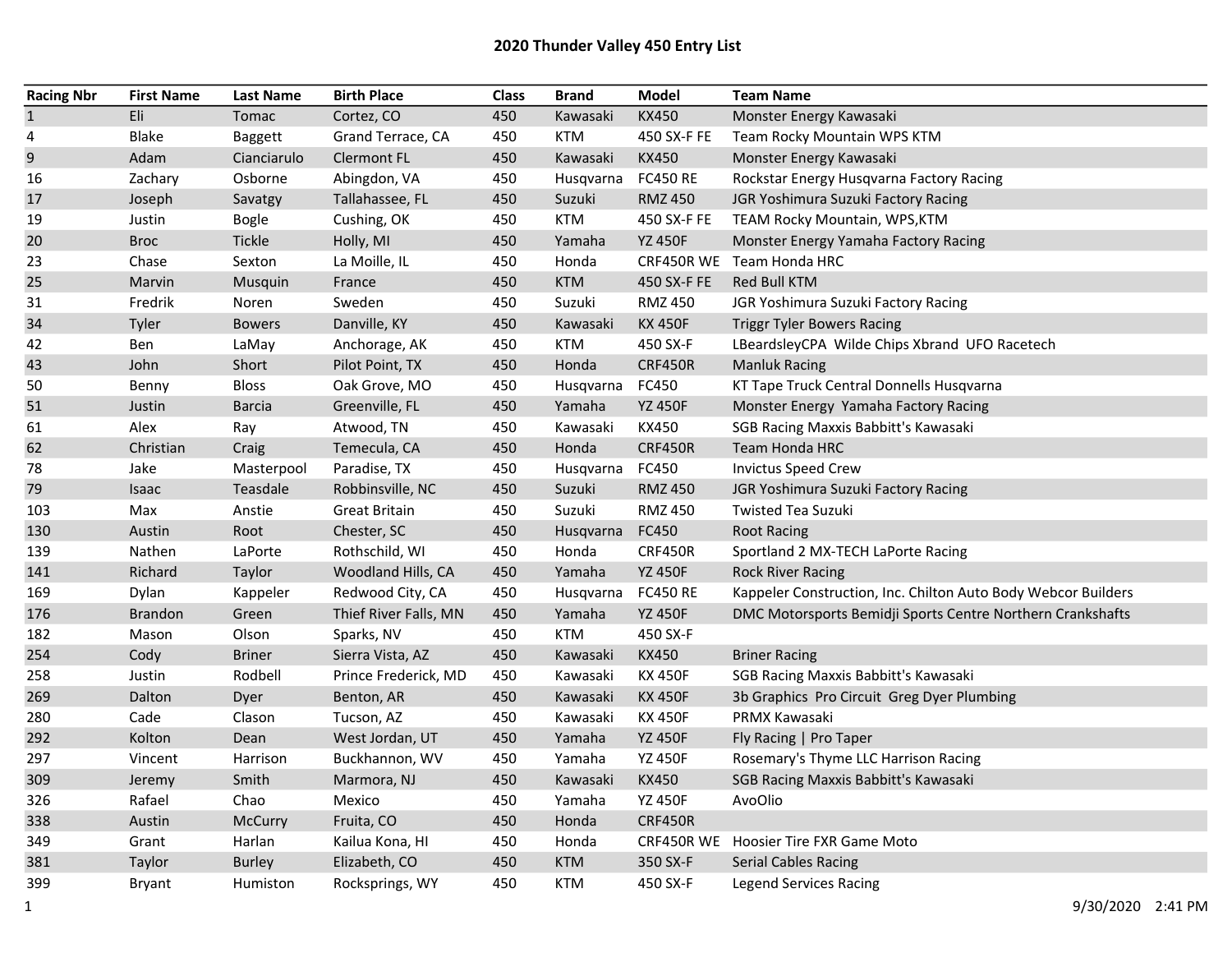## 2020 Thunder Valley 450 Entry List

| <b>Racing Nbr</b> | <b>First Name</b> | <b>Last Name</b> | <b>Birth Place</b>   | Class | Brand      | <b>Model</b>    | <b>Team Name</b>                                              |
|-------------------|-------------------|------------------|----------------------|-------|------------|-----------------|---------------------------------------------------------------|
| 402               | Samuel            | Greenawalt       | Jacksonville, FL     | 450   | Yamaha     | <b>YZ 450F</b>  | <b>GMXR Worldwide</b>                                         |
| 404               | Carlos            | Short            | Charlotte, NC        | 450   | Yamaha     | <b>YZ 450F</b>  | <b>Flyin Taco Racing</b>                                      |
| 441               | Scott             | Meshey           | Zephyrhills, FL      | 450   | Husqvarna  | <b>FC450 RE</b> | Xtreme Powersports Husqvarna                                  |
| 450               | <b>Brad</b>       | Burkhart         | Elk Grove, CA        | 450   | Yamaha     | <b>YZ 450F</b>  | Forever Two Wheels Pacific Coast Construction Redneck Rippers |
| 456               | Ryan              | Grantom          | Austin, TX           | 450   | <b>KTM</b> | 450 SX-F        | Dougâ€ <sup>™</sup> s Plumbing                                |
| 458               | <b>Brent</b>      | <b>Burkhart</b>  | Elk Grove, CA        | 450   | Kawasaki   | KX450           |                                                               |
| 468               | Austin            | Walker           | Townsend, DE         | 450   | Kawasaki   | <b>KX 450F</b>  | Powersports East Kawasaki Team Green True MX                  |
| 496               | Dylan             | Kirchner         | San Antonio, TX      | 450   | Kawasaki   | KX450           | Thorn Premium Vodka Alamo Cycle Plex EZ Designs               |
| 503               | McClellan         | Hile             | Atascadero, CA       | 450   | <b>KTM</b> | 450 SX-F FE     |                                                               |
| 514               | Anthony           | Roth             | Cedar Run, NJ        | 450   | Kawasaki   | KX450           | SGB Racing Maxxis Babbitt's Kawasaki                          |
| 519               | Jorge             | Rubalcava        | Paradise, TX         | 450   | Husqvarna  | <b>FC450 FE</b> | Husqvarna Mexico                                              |
| 528               | Ryan              | Peters           | Mandan, ND           | 450   | Kawasaki   | KX450           |                                                               |
| 550               | John              | Citrola          | Grand Junction, CO   | 450   | Honda      | <b>CRF450R</b>  | Perri's Powersports   Defy Graphics                           |
| 553               | <b>Brent</b>      | Rouse            | Torrance, CA         | 450   | Honda      | <b>CRF450R</b>  | Patch Master Racing Mid Cities Honda                          |
| 565               | Dominic           | DeSimone         | Las Vegas, NV        | 450   | Honda      | <b>CRF450R</b>  | we1 Racing                                                    |
| 577               | Felix             | Lopez            | Mexico               | 450   | <b>KTM</b> | 450 SX-F        | KTM of Mexico                                                 |
| 585               | <b>Bradley</b>    | Ludwigsen        | Ferndale, WA         | 450   | Yamaha     | <b>YZ 450F</b>  | Ludwigsen Racing                                              |
| 588               | Kurt              | Thomas           | Las Vegas, NV        | 450   | Honda      | <b>CRF450R</b>  |                                                               |
| 600               | Connor            | Olson            | Littleton, CO        | 450   | Husqvarna  | <b>FC450 RE</b> | Two Tire Take Over                                            |
| 627               | Daniel            | Jaramillo        | Colombia             | 450   | Husqvarna  | FC450           | The Dirt Shop                                                 |
| 647               | Matthew           | Hubert           | Riverside, CA        | 450   | Kawasaki   | <b>KX450</b>    | <b>TPJ Racing</b>                                             |
| 661               | Noah              | Chambers         | Oxford, PA           | 450   | Kawasaki   | KX450           | <b>SCCMX</b>                                                  |
| 672               | Brandon           | Pederson         | Los Fresnos, TX      | 450   | Husqvarna  | <b>FC450 FE</b> |                                                               |
| 703               | Justin            | Rando            | East Lyme, CT        | 450   | Yamaha     | <b>YZ 450F</b>  | 3D Racing                                                     |
| 711               | Tristan           | Lane             | Deland, FL           | 450   | <b>KTM</b> | 450 SX-F        | <b>Silver Back Racing</b>                                     |
| 719               | Joshua            | Berchem          | West Greenwich, RI   | 450   | <b>KTM</b> | 450 SX-F        | <b>Facrory Connection KTM</b>                                 |
| 722               | Adam              | Enticknap        | Lompoc, CA           | 450   | Suzuki     | <b>RMZ 450</b>  | <b>Twisted Tea Suzuki</b>                                     |
| 730               | Grant             | Smith            | Fenton, MI           | 450   | Yamaha     | <b>YZ 450F</b>  | Mid Michigan Crushing & Recycling Lasco Ford Answer Racing    |
| 747               | Cody              | Gray             | Dacono, CO           | 450   | Yamaha     | <b>YZ 450F</b>  | Tri City Cycle Performance Equipment Pro Racing Suspension    |
| 765               | Zack              | Archer           | Moorhead, IA         | 450   | Kawasaki   | KX450           | Yankton Motorsports                                           |
| 768               | Cole              | Shondeck         | Colorado Springs, CO | 450   | Honda      | <b>CRF450R</b>  | <b>Shondeck Racing</b>                                        |
| 788               | Josh              | Heintz           | Pittsburgh, PA       | 450   | Kawasaki   | <b>KX 450F</b>  | Podium Works Mosites Motorsports Racing                       |
| 794               | <b>Bryce</b>      | <b>Backaus</b>   | Neillsville, WI      | 450   | Yamaha     | <b>YZ 450F</b>  | All Motor Performance Feine Tune                              |
| 819               | <b>Blake</b>      | Hoag             | Kennard, NE          | 450   | Honda      | CRF450R WE      | Corrosion Specialties RaceTech Shift                          |
| 824               | Carter            | Stephenson       | Rolla, MO            | 450   | Yamaha     | <b>YZ 450F</b>  | <b>Rock River Racing</b>                                      |
| 841               | Jeff              | Walker           | Sylvania, OH         | 450   | <b>KTM</b> | 450 SX-F FE     | <b>Walker Motorsports</b>                                     |
| 881               | Jerry             | Lorenz           | Morrice, MI          | 450   | Yamaha     | <b>YZ 450F</b>  | Ray C's MCR Suspension FXR Racing                             |
| 909               | Jacob             | Smith            | Rescue, CA           | 450   | Suzuki     | <b>RMZ 450</b>  | Lugsnugs                                                      |